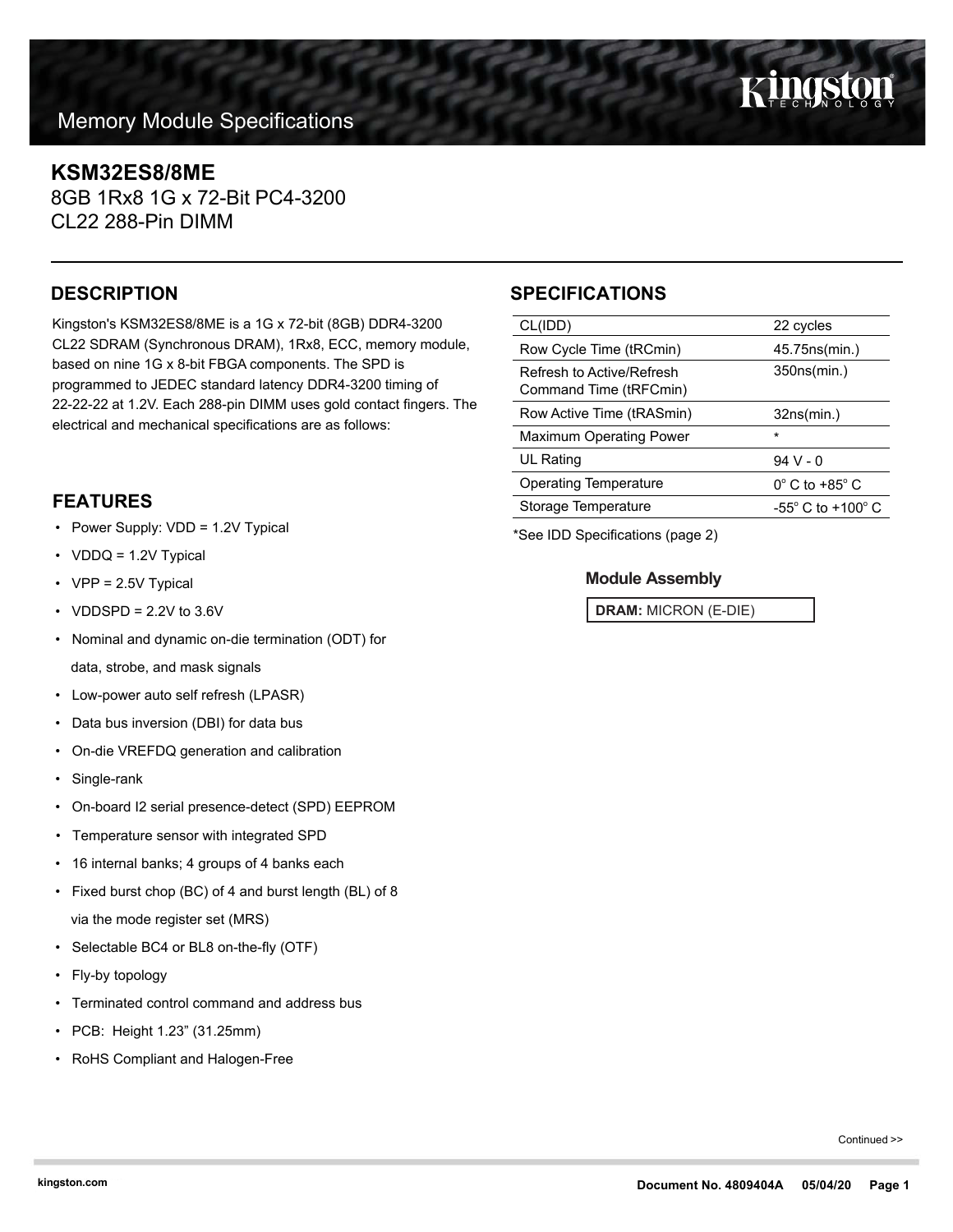# **IDD Specifications**

| Symbol                    | 3200 | <b>Units</b> |
|---------------------------|------|--------------|
| $I_{DD0}$                 | 423  | mA           |
| I <sub>PP0</sub>          | 27   | mA           |
| I <sub>DD1</sub>          | 567  | mA           |
| I <sub>DD2N</sub>         | 297  | mA           |
| <b>I</b> DD2NT            | 396  | mA           |
| <b>I</b> DD <sub>2P</sub> | 198  | mA           |
| <b>I</b> <sub>DD2Q</sub>  | 234  | mA           |
| <b>I</b> <sub>DD3N</sub>  | 387  | mA           |
| I <sub>PP3N</sub>         | 27   | mA           |
| <b>I</b> <sub>DD3P</sub>  | 297  | mA           |
| <b>I</b> <sub>DD4R</sub>  | 1602 | mA           |
| <b>I</b> <sub>DD4W</sub>  | 1350 | mA           |
| <b>I</b> <sub>DD5R</sub>  | 450  | mA           |
| I <sub>PP5R</sub>         | 45   | mA           |
| <b>I</b> <sub>DD6N</sub>  | 306  | mA           |
| <b>I</b> <sub>DD6E</sub>  | 522  | mA           |
| I <sub>DO6R</sub>         | 189  | mA           |
| <b>I</b> <sub>DD6A</sub>  | 77.4 | mA           |
| <b>I</b> DD6A             | 189  | mA           |
| I <sub>DD6A</sub>         | 279  | mA           |
| $I_{PP6X}$                | 45   | mA           |
| l <sub>DD7</sub>          | 1701 | mA           |
| l <sub>PP7</sub>          | 117  | mA           |
| $I_{\text{DD8}}$          | 162  | mA           |